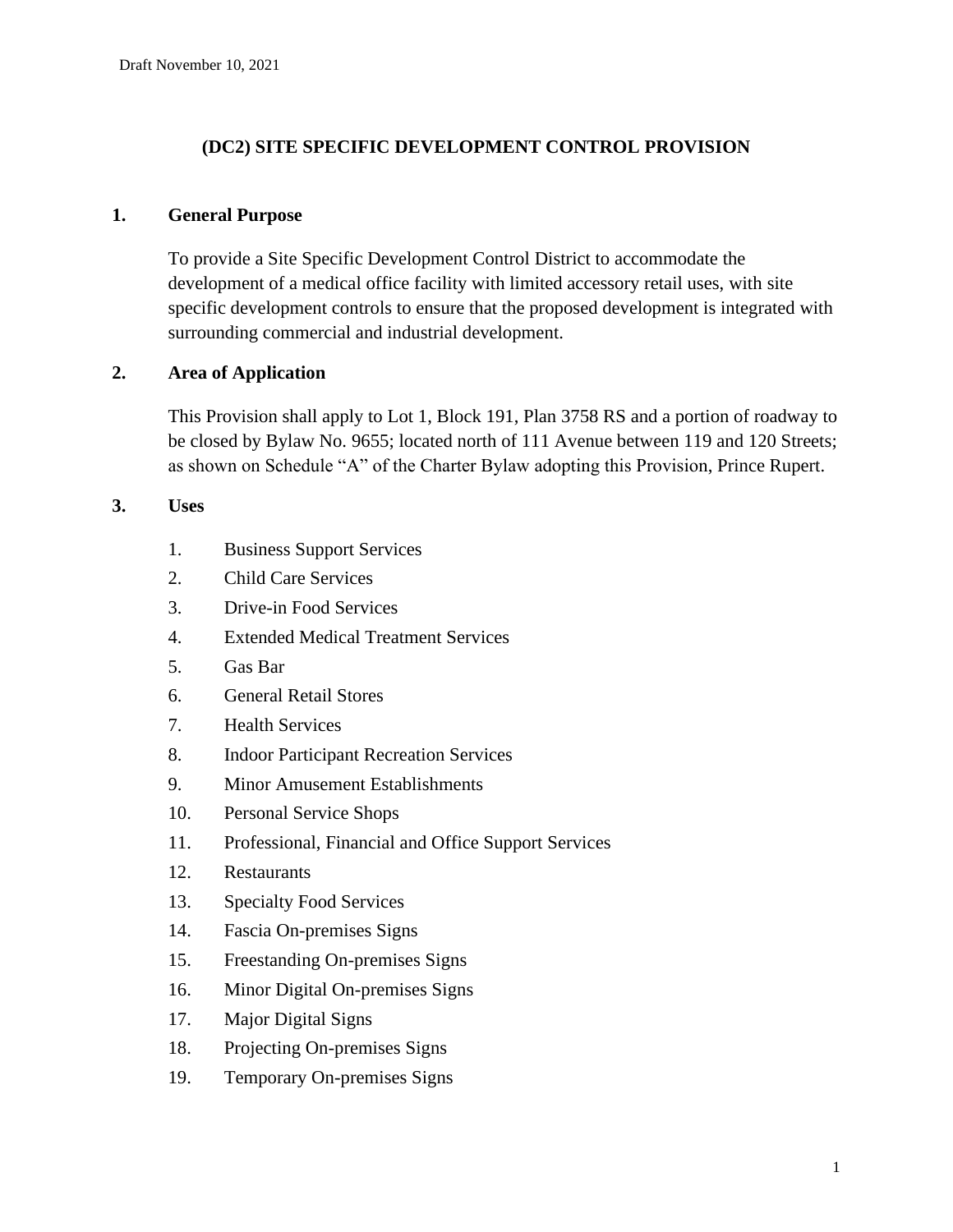# **4. Development Regulations for Uses**

1. Signs shall comply with the regulations found in Schedule 59F of the Zoning Bylaw.

#### **5. Development Regulations for Site Layout and Build Form**

- 1. The development shall be in general conformance with the attached Appendix.
- 2. The maximum building Height shall not exceed 14.5 m for flat, mansard and gambrel roofs, or 16.0 m for a roof type with a pitch of 4/12 (18.4 degrees) or greater.
- 3. The maximum Floor Area Ratio shall be 1.0.
- 4. Minimum Setbacks shall be as follows:
	- a. 2.0 m from the north Lot line;
	- b. 4.5 m from the south Lot line;
	- c. 4.0 m from the east Lot line; and
	- d. 4.5 m from the west Lot line.

# **6. Development Regulations for Building Design and Features**

- 1. New building development shall be permitted within Areas 2 and 3 as identified in Appendix 1.
- 2. Any building having a single wall length greater than 25.0 m visible from a public road shall include design elements for the roof line and building façade that reduce the perceived mass of the building and add architectural interest.
- 3. All exterior finishing materials must be of a high quality, durable and attractive in appearance; all exposed building faces shall have consistent or harmonious exterior finishing materials.
- 4. Principal building entrances for any Use shall be designed for universal accessibility. Level changes from the sidewalk to entrances of buildings shall be minimized. Sidewalk furniture and other elements shall be located out of the travel path to ensure they are not obstacles to building access.
- 5. Buildings shall promote a positive street environment that is welcoming to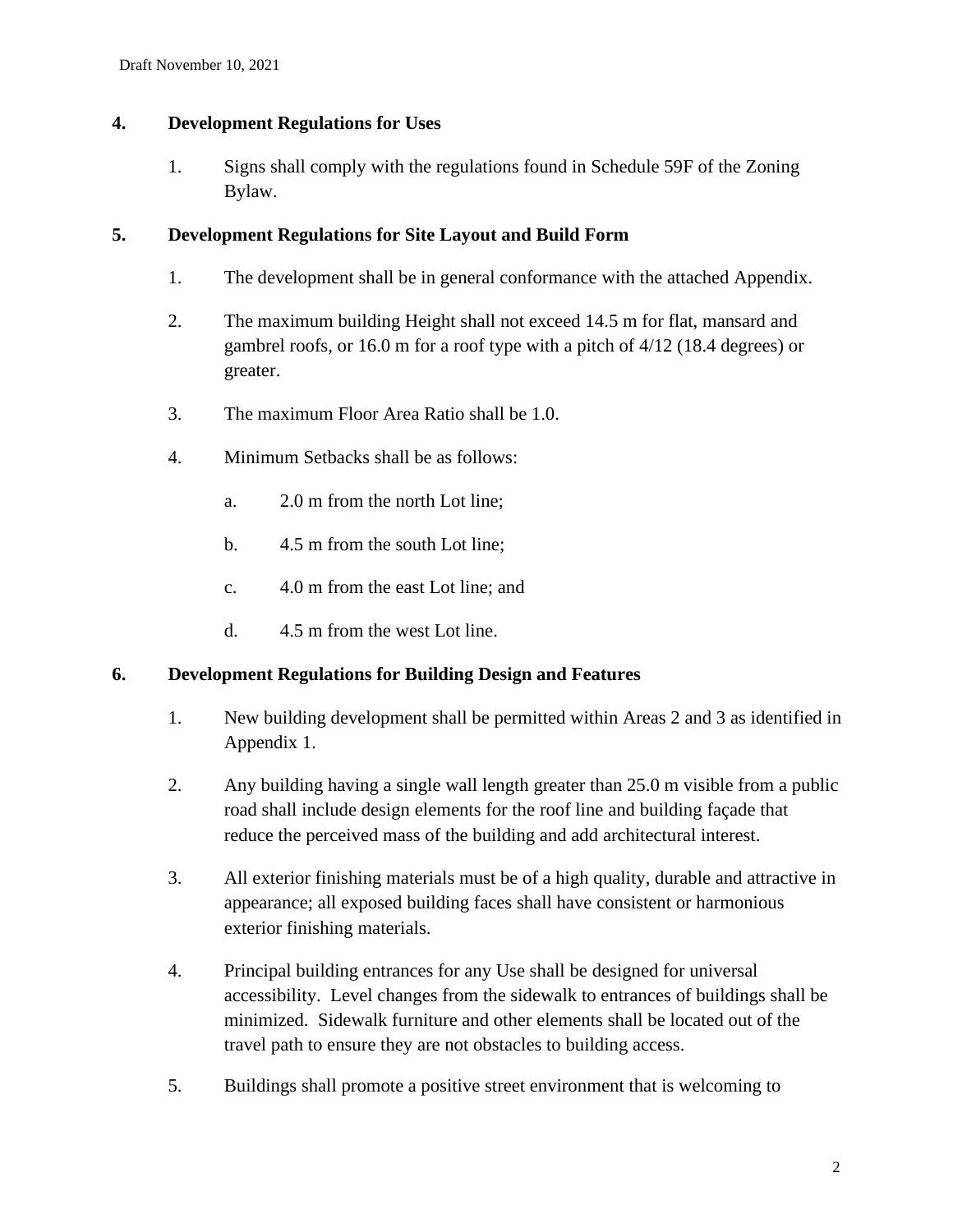pedestrians and encourages increased pedestrian activity at the sidewalk level by

- a. identifying pedestrian linkages and crossings through decorative paving and/or markings; and
- 6. All mechanical equipment, including roof mechanical units, shall be concealed by screening in a manner compatible with the architectural character of the building or concealed by incorporating it within the building.

# **7. Development Regulation for Parking, Loading, Storage and Access**

- 1. Vehicular access and egress to and from the Site shall be restricted to a rightin/right-out configuration on 111 Avenue, and all directional accesses on 119 and 120 Streets and 112 Avenue, as identified in Appendix 1.
- 2. The portions of a Parking Garage below Grade shall not be subject to required Setbacks and shall be permitted to extend to all Lot lines provided there is sufficient soil depth maintained to support any required Landscaping above.
- 3. Surface vehicular parking lots shall provide pedestrian connections with the utilization of clearly demarcated Walkways, and signage systems to reduce pedestrian conflict with vehicles.
- 4. No parking, loading, storage, trash collection, outdoor service or display area shall be permitted within Setbacks from the Lot Line. Loading, storage and trash collection areas shall be located to the rear or sides of the principal building and shall be screened from view from any adjacent Sites or public roads.

# **8. Development Regulations for Landscaping and Lighting**

- 1. The required Landscape Plan submitted with a Development Permit application for new building construction shall be prepared by a Landscape Architect registered with the Alberta Association of Landscape Architects (AALA).
- 2. Decorative and security lighting shall be designed and finished in a manner consistent with the design and finishing of the development and shall be provided to ensure a well-lit environment for pedestrians and to accentuate building elements. Exterior lighting associated with the development shall be designed to minimize impact on an adjacent property.

# **9. Other Regulations**

1. Notwithstanding the regulations found within this Provision, any development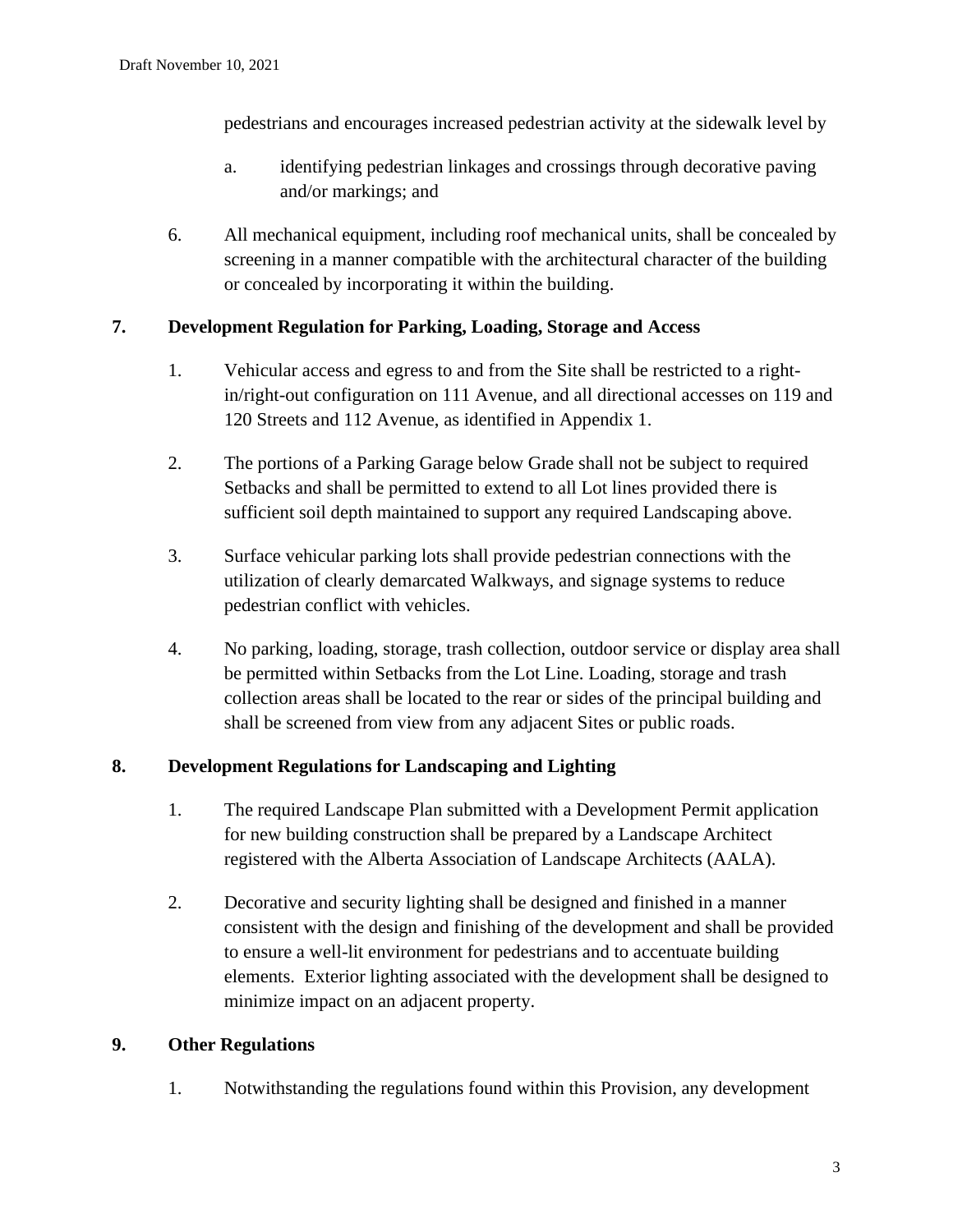existing or commenced under a Development Permit that was valid at the time of passage of the Charter Bylaw adopting this Provision, shall be deemed a validly existing development and any additions up to 100.0 m2 of Floor Area shall be deemed to be in conformance with this Provision.

- 2. As a condition of a Development Permit for construction of a principal building, the owner shall enter into an Agreement with the City of Edmonton for off-Site improvements necessary to serve or enhance the development, to the satisfaction of the Development Officer in consultation with Subdivision and Development Coordination (Transportation). Such improvements shall be constructed at the owner's cost. The Agreement process shall include an engineering drawing review and approval. Improvements to address in the Agreement include but are not limited to:
	- a. Repair of any damage to the abutting roadways, sidewalks and boulevard, including lanes not directly adjacent to the Site, caused by the construction of the development.